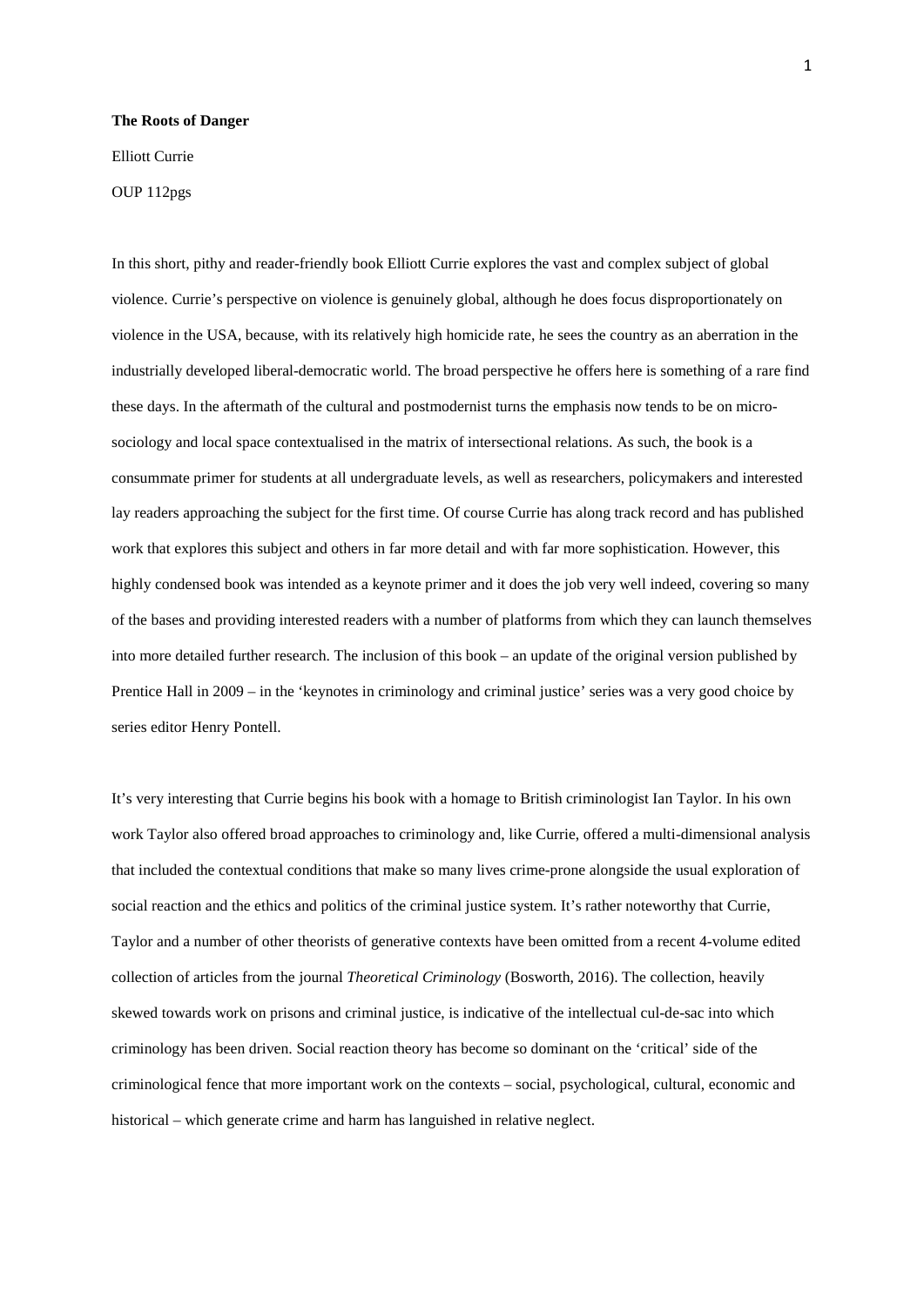Talking about probabilistic conditions and causes of crime and harm is often met with sneers from social reaction theorists, many of whom seem to have a rather impoverished notion of what 'realism' actually means. Currie is of course inclined to the school of left realism, but, unlike some left realists who trod a more pragmatic administrative path, he has retained a great deal of aetiological depth in his work. As he said in the past (Currie, 1985), it's just as important to understand in depth and detail the 'conveyor belt' that dumps so many people into the clutches of the criminal justice system as it is to criticise the system itself. This conveyor belt cannot be explained simply and solely as a process of 'criminalisation'. The dominance of social reaction theory and the relative neglect of theories that focus on socio-generative and psycho-generative conditions serve criminology badly, not least because this one-dimensionality creates a vacuum into which the explanatory schemas and political solutions of the right can flow unopposed. In the educational field, works that cover both dimensions, which for simplicity's sake – acknowledging that there is some interaction between the two but also acknowledging that this interaction is not the whole story – we might call generative and reactive, are invaluable for students. I can vouch for this personally. During my time as a 'volume teacher' in British universities my students often found Currie's work a breath of fresh air after the more decontextualized schools of social reaction theory had during the course of some modules been remorselessly rammed down their throats.

An example of right wing politicians' ability to move in and fill the vacuum created by the liberal-left's onedimensionality and marginalisation of reality is there for all to see in a recent TV interview with former New York mayor Rudy Giuliani [http://gothamist.com/2016/07/10/rudy\\_giuliani\\_says\\_the\\_black\\_kid\\_wh.php](http://gothamist.com/2016/07/10/rudy_giuliani_says_the_black_kid_wh.php) . The consummate ease with which this 'old pro' of the centre-right batted away criticism of the police exposed the weakness at the core of the liberal centre-left's discourse. *The Gothamist* accused Giuliani of the 'racist belittling' of those who protest against police brutality and berated the interviewer for failing to press him on the fact that black people are disproportionately brutalised. Had the interviewer done this, however, it would have made little difference. Constructing a strong populist argument, Giuliani pointed out that many urban areas have black police chiefs and mayors, and 50 per cent of victims of police killings are white and Hispanic. The killer blow was his airing of the fact that 75 per cent of victims and perpetrators of murder are African-American. A more prescient criticism is that Giuliani, the interviewer and *The Gothamist* failed to mention the underlying structural reasons for high rates of crime and violence in specific US locales – globalisation, deindustrialisation, underfunded welfare, the unforgiving logic of aggressive cut-throat competition at the dynamic core of economy and culture, and so on…..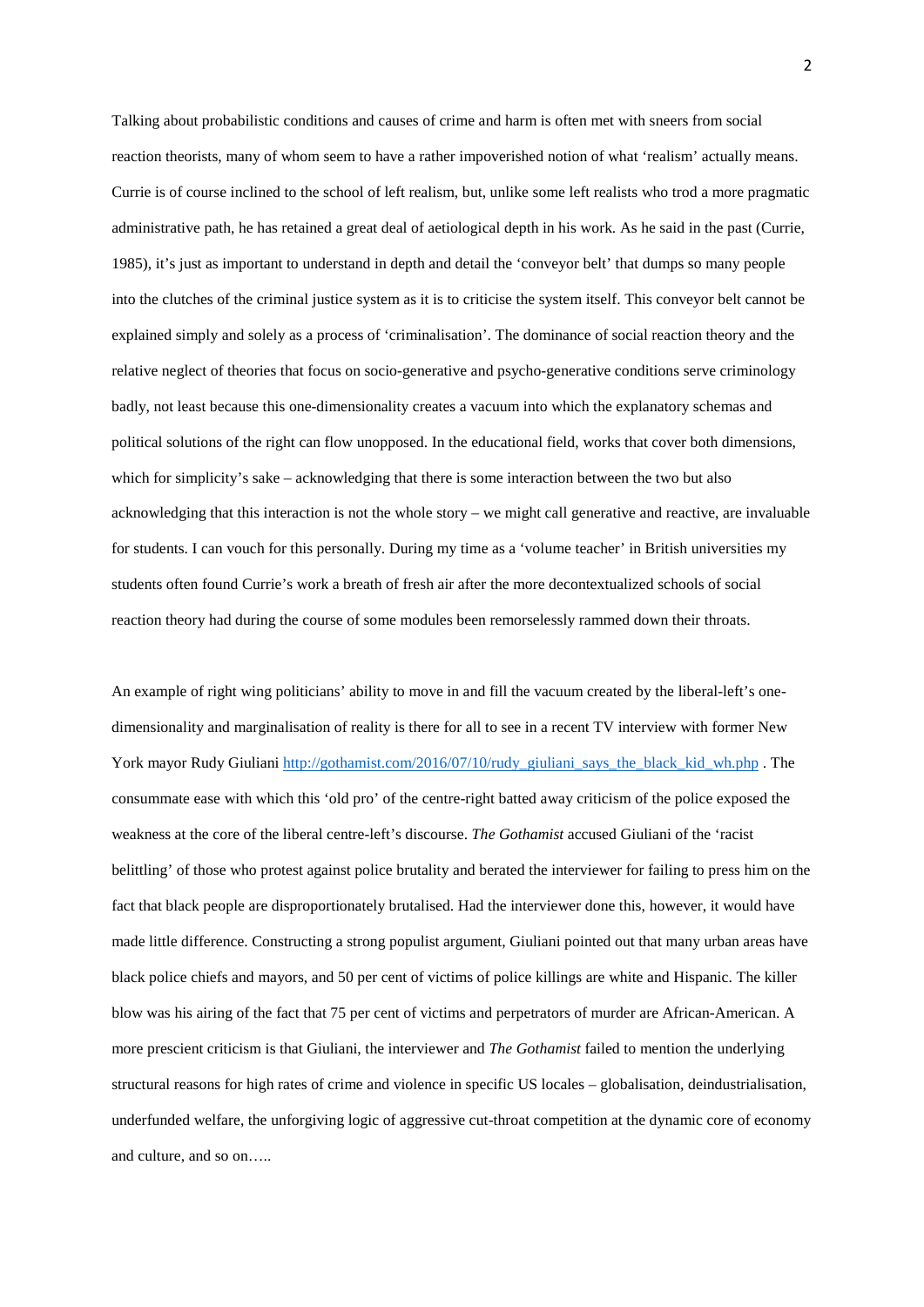On its own, the liberal-left's repetitive criticism of unfair intersectional power relations and authoritarian social reaction tells us little about the underlying generative conditions that produce such tragic outcomes for black people and all the additional victims and perpetrators from the other ethnic groups that populate violent highcrime locales. Where these conditions are given some attention, they tend to depicted as amenable to light-touch social policy measures. It is vitally important to fight the ugly combination of racism and authoritarian reaction as it toxifies everyday life, but, at the same time, the battle must be fought intellectually and politically at the core of the deep structural and cultural generative conditions that make the USA a more violent nation than any other in the industrially developed world. There are deep, complex reasons behind violence. Elliott Currie does criminology a great service by bringing back into play the neglected concepts of context, probability and causality operating at the deep structural and generative level, and an even greater service by highlighting them in a condensed student-friendly text that alerts the reader to their vital importance.

The 'realism' that Currie advocates is not the cynical pragmatism of our postmodern social managers, the realpolitik of right-wing militarism or the conservatives' dismal ontological view of the human being as an innately wicked sinner. On the contrary, in this book he emphasises the huge variability in the rates of violence and homicide across the world, but he also correlates this variability with deep qualitative differences in culture, social relations and modes of politico-economic organisation. This gives us cause for optimism, but a qualified optimism that must take generative conditions into account far more than has been the norm in most schools of post-war criminology. Currie has from the beginning of his career advocated a left realist approach to crime and criminal justice. This was evident in his early critique of *The New Criminology* (1973) as it demonstrated the naïve romanticism that became dominant in criminology.

Where traditional criminology regarded deviance as innately pathological, Taylor, Walton and Young regard it as essentially healthy. Neither approach seriously attempts to analyse the sources and consequences and political significance of particular kinds of deviance within the framework of an articulate set of political and moral values (1974: 139)

Before even Jock Young, Currie was aware that 'left idealism' did not take the real consequences of crime seriously enough. It was trapped in the cult of hard-line social constructionism and averse to what arch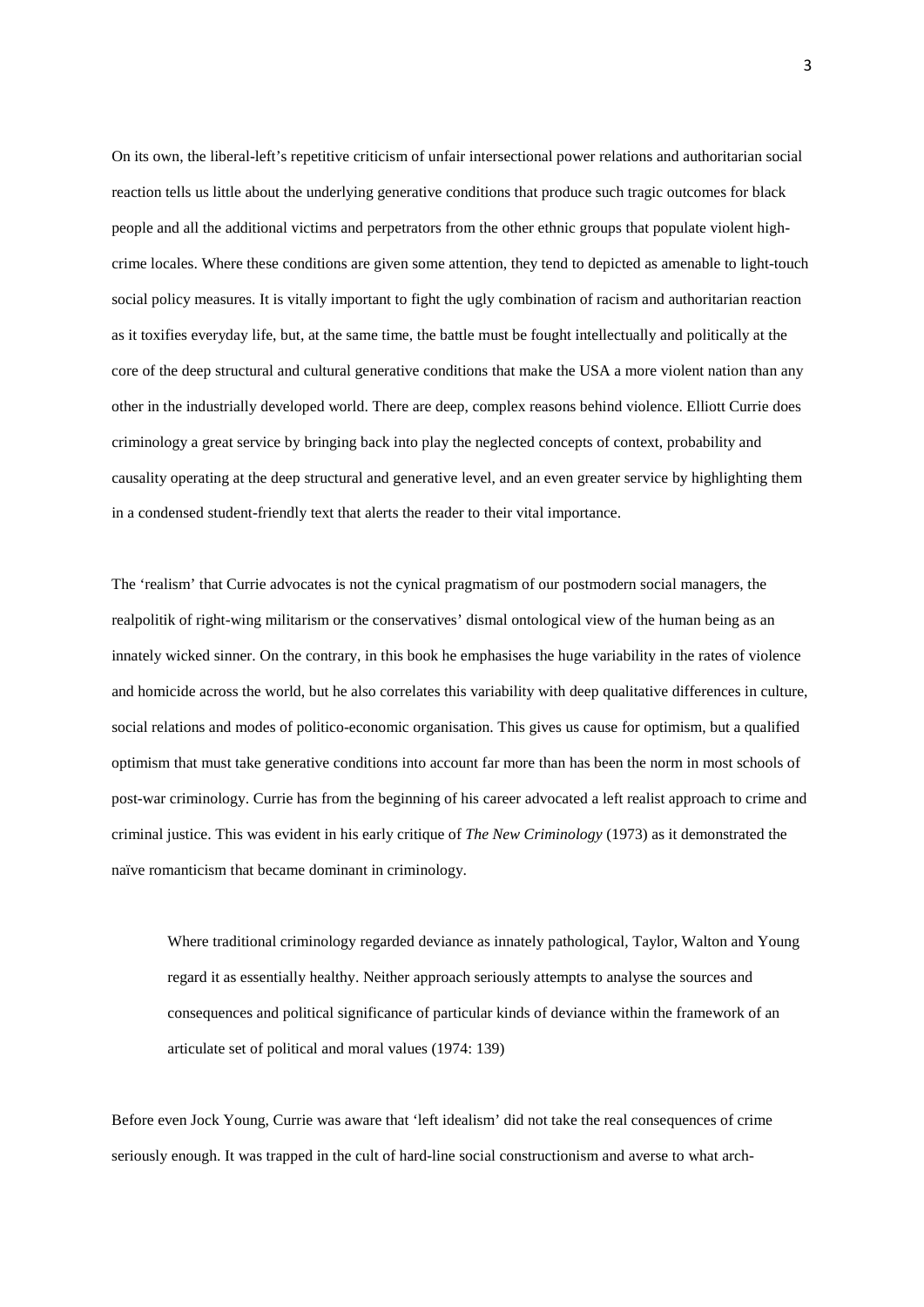constructionist Stanley Cohen dismissively called the 'reality instructors' (see Hall, 2012). Of course this situation was made worse by postmodernism's wanton through-the-looking-glass disruption of the efficiency of meaning. Currie brings the whole thing down to earth and contextualises criminology's objects in real processes. Critical realists have argued that social structures and processes are not simply theoretical concepts but – even though they are ideologically reproduced – systems of demands and constraints that operate actively in everyday life in the real world and lock individuals in relations of conformist interdependency. Currie's work has always focused on this reality, highlighting core systemic processes such as deindustrialisation and depoliticisation and their consequences such as community breakdown and the drift of more individuals into burgeoning criminal markets. In a culture of unforgiving competitive individualism, which Curry (1997) sees as 'Darwinian', the less entrepreneurial and socially connected members of the former industrial working class have been disproportionately affected by these processes.

Violence is one of the deleterious consequences of these processes. Some areas partially recovered from deindustrialisation, whereas some most emphatically did not and continued as the sites for burgeoning criminal markets. Under-qualified former workers, out-competed by those amongst them who had the acumen, the inclination and above all the luck to become socially mobile, were trapped in parlous situations. All variants of conservative or liberal governance proved ineffective in the political attempt to address the destructive social and personal effects of neoliberal globalisation. After 1971 the withdrawal of Keynesian capital exchange controls, the globalisation of finance capital, the reversal of the global flows of trade and capital, the expansion of credit-card consumerism and the commodification of most aspects of human interaction constituted a huge macro-economic shift, the most audacious in economic history (Varoufakis, 2011). National governments could no longer control their risk- and debt-laden economies or the social consequences of unpredictable fluctuations in the global economy.

Currie's book begins with an injunction to refocus our intellectual gaze on the cold-hard reality that exists as a manifestation of the global capitalist system. This echoes the latest *speculative realist* turn in continental European philosophy, which enjoins us to get to grips with the cold light of day, the real consequences of our activity in the Anthropocene era (see Hall and Winlow, 2015). Violence is a social issue that must be contextualised in the reality of our times. Currie's argument is neither deterministic nor in denial of human agency, but its probabilistic tone is backed up by a wealth of uncomfortable facts. For instance, homicides are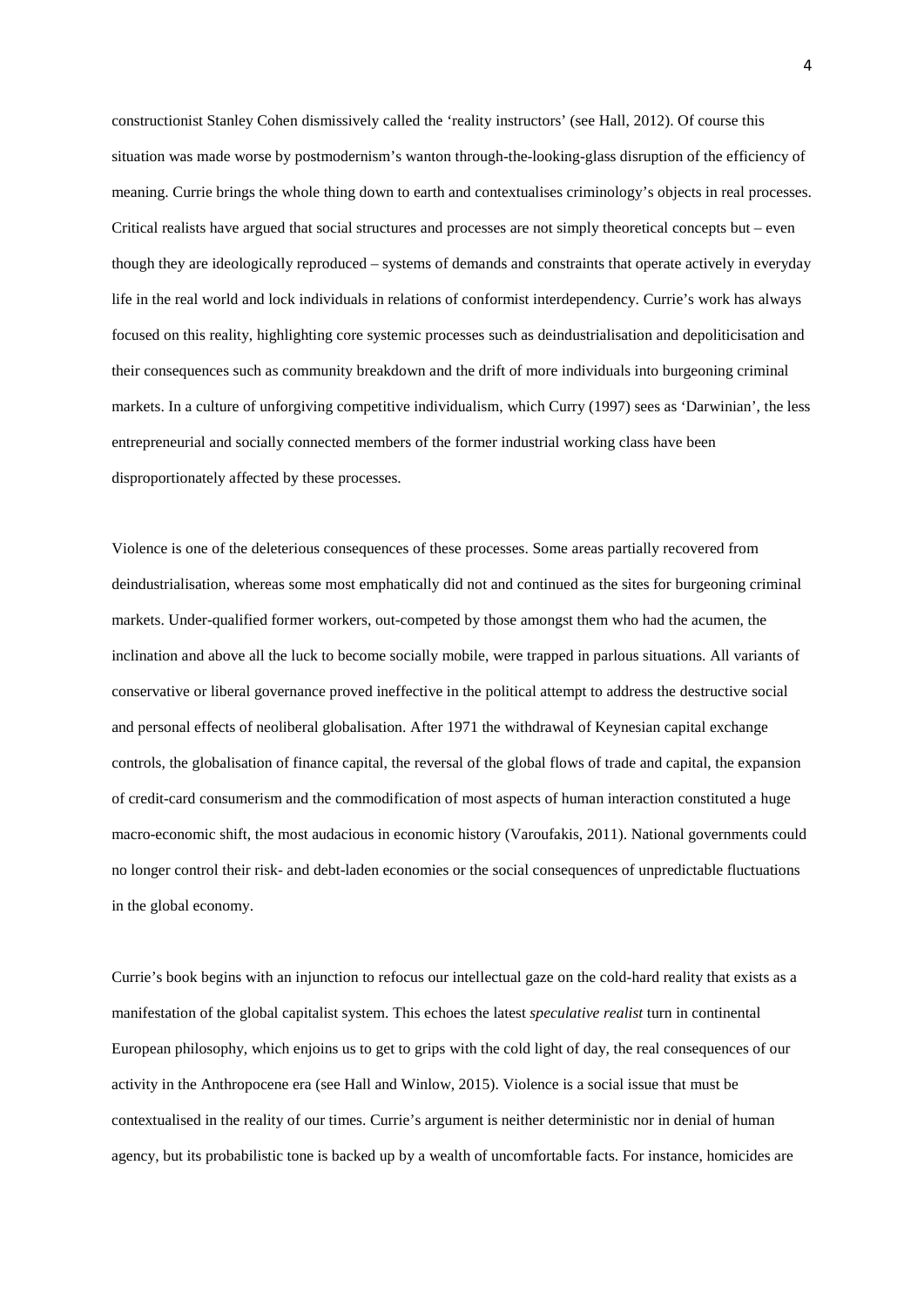disproportionately high amongst young black American people cast into the impossible circumstances by the economic forces described above and by historical racial discrimination. The rate of serious injuries is far higher – for every death 100 end up in hospital. After the loudly trumpeted statistical 'crime decline' – which in the UK has been cancelled out by the recent inclusion of statistics related to burgeoning cybercrime – homicide is on the rise again despite the forty-year intensification of the security apparatus. Currie argues we have become complacent and accustomed to violence, and, furthermore, especially complacent about violence in the communities that have suffered most. The fear of violence is active in the organisation of social space, and not all of that fear is media-induced, but, in the worst affected locales, experiential and rational. Currie makes the point that the USA has the worst record of the industrially developed world, but still it does not compare with some of the regions in Central America or Africa that are suffering from extreme forms of instability, poverty and social inequality

However, despite Currie's willingness to grasp of the nettle of social reality in the advanced capitalist world, his message is underpinned by optimism. Just as the pessimism of a realist is often deeper than that of an idealist, the same is true for the realist's optimism. The global variations in violence tell us that violence is by no means an inevitable feature of humanity. If the rate of violence has been lowered in some places it can also be lowered in others where it is currently too high. In this book Currie does not focus on corporate and state violence, which some might see as an omission, but instead looks at the types of everyday serous violence that indicate the quality of interpersonal relations – murder, rape, robbery and serious assault. He reminds us that these harmful crimes occurs in specific contexts that are usually accompanied by harsh punitive regimes. Violence and harsh punishment combine to ruin lives and hamper social and economic development.

In a notably polite and relaxed manner Currie challenges many of the domain assumptions of the conservative and left-liberal schools of criminology. Principally, he seeks to explain the global variations in rates of violence on the basis of evidence. This is perhaps my only serious gripe. If he were to enter the empirical field and the statistical apparatus armed with some more contemporary and penetrative ideas – such as perhaps pseudopacification (Hall, 2014) and trauma (Winlow, 2014; Ellis, 2016) rather than strain – the explanations he draws from the evidence could become more powerful. However, at the heart of his challenge is his determination to maintain the tradition of seeking out reasons, rather than indulging in the standard pious diatribe against violence and punishment from the beautiful souls who want to abolish everything nasty and every nasty reaction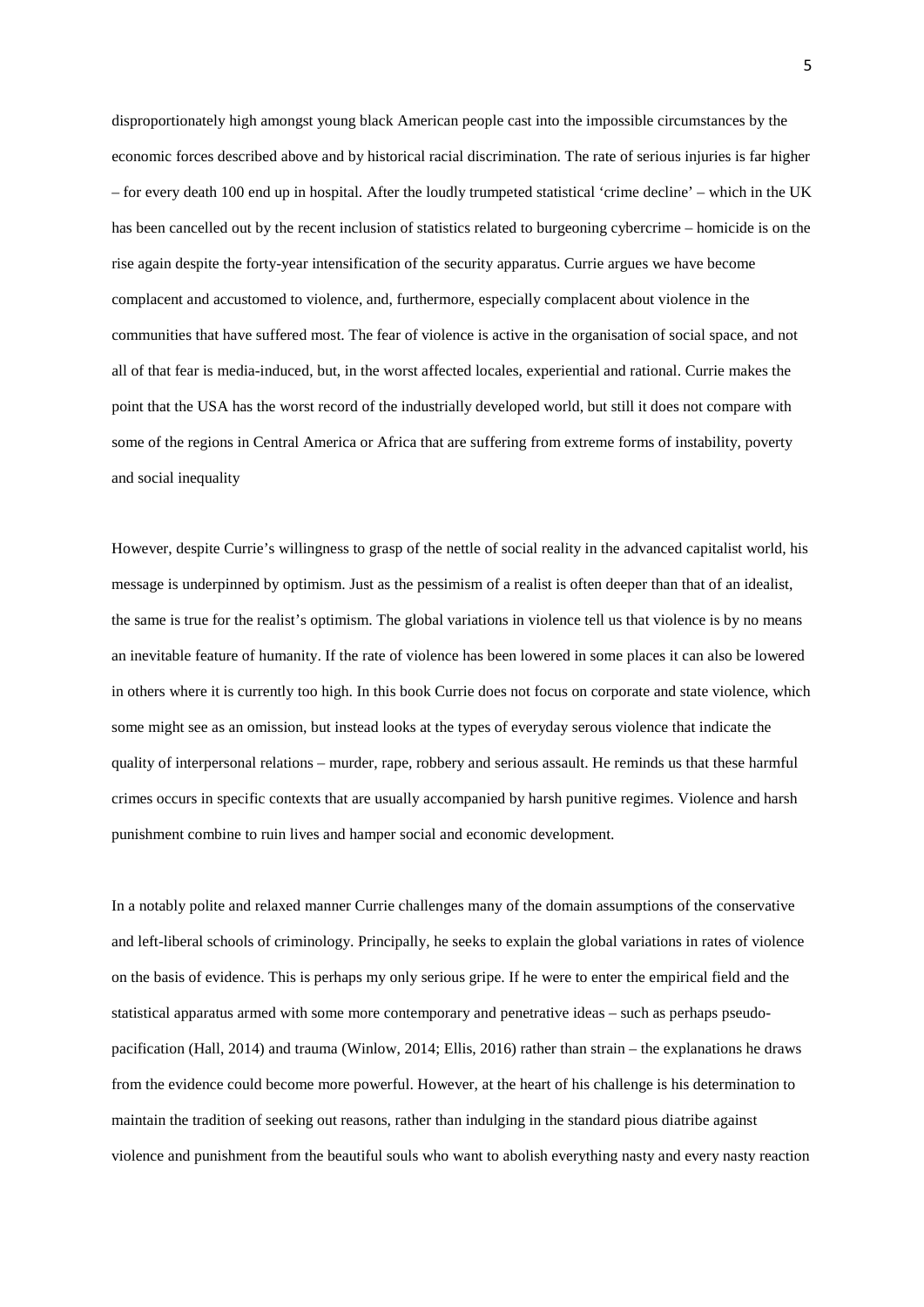to all these nasty things – oh, the sheer horror of it all! – before they understand why all this nastiness exists and what reproduces it. This tactic, of course, neither furthers our understanding of violence nor helps the cause of the eventual reduction of violence and supersession of authoritarian governance.

Arguing against the cult of wanting to abolish everything, Currie warns us that hastily dismantling institutions that might help to reduce violence will simply make matters worse. He is right, of course, but perhaps he could have emphasised the likelihood that abolishing vital institutions would make already fearful people even more fearful and provoke further reaction of an intensity hitherto unseen in the modern world. However, the stake Currie drives into the heart of the standard left-idealist discourse, which is still mired in outdated moral panic theory (see Hall, 2012), is his cool but insistent point that, on the whole, violence is in fact understated rather than sensationalised by media and government, although of course specific incidents can be sensationalised for specific micro-political purposes. His analysis of the insurmountable problems with police and victim survey data, and his recognition that, because usually there is a reasonable fit between rates of homicide and general violence, medical and homicide data are more reliable for comparative purposes provide the empirical platform for this fundamental challenge.

Currie's broad global survey of victims and perpetrators and the spaces in which they interact provides an empirical platform for his discussion of potential explanations. Again, I must emphasise that this text is a primer for students, researchers and policymakers, so he keeps his theorising as straightforward as possible. Having said that, Currie has never been one to try to knock the theoretical ball out of the park with every piece he publishes. In previous work aimed at the academic audience, and therefore more detailed and sophisticated than this particular work (for example Currie, 1985; 1997), he has rationalised his intention to restrict himself to what he calls the 'mid-range', where he believes that criminological theories most effectively influence the vital policies that might improve individuals' everyday lives. There is a slight contradiction here. He seems to be aware of the fact that micro-interventions aimed exclusively at individuals are powerless against the immense reproductive forces he describes, and he often quite clearly claims that these forces run very deep in the economic, social and cultural dimensions. Perhaps he is simply being pragmatic in a nation – and increasingly a world – where deep political intervention on the left side of fence seems to be a thing of the past. Nevertheless, in this book he moves on to delineate these mid-range theoretical explanations, initially bifurcating them into the categories of those that don't work and those that do.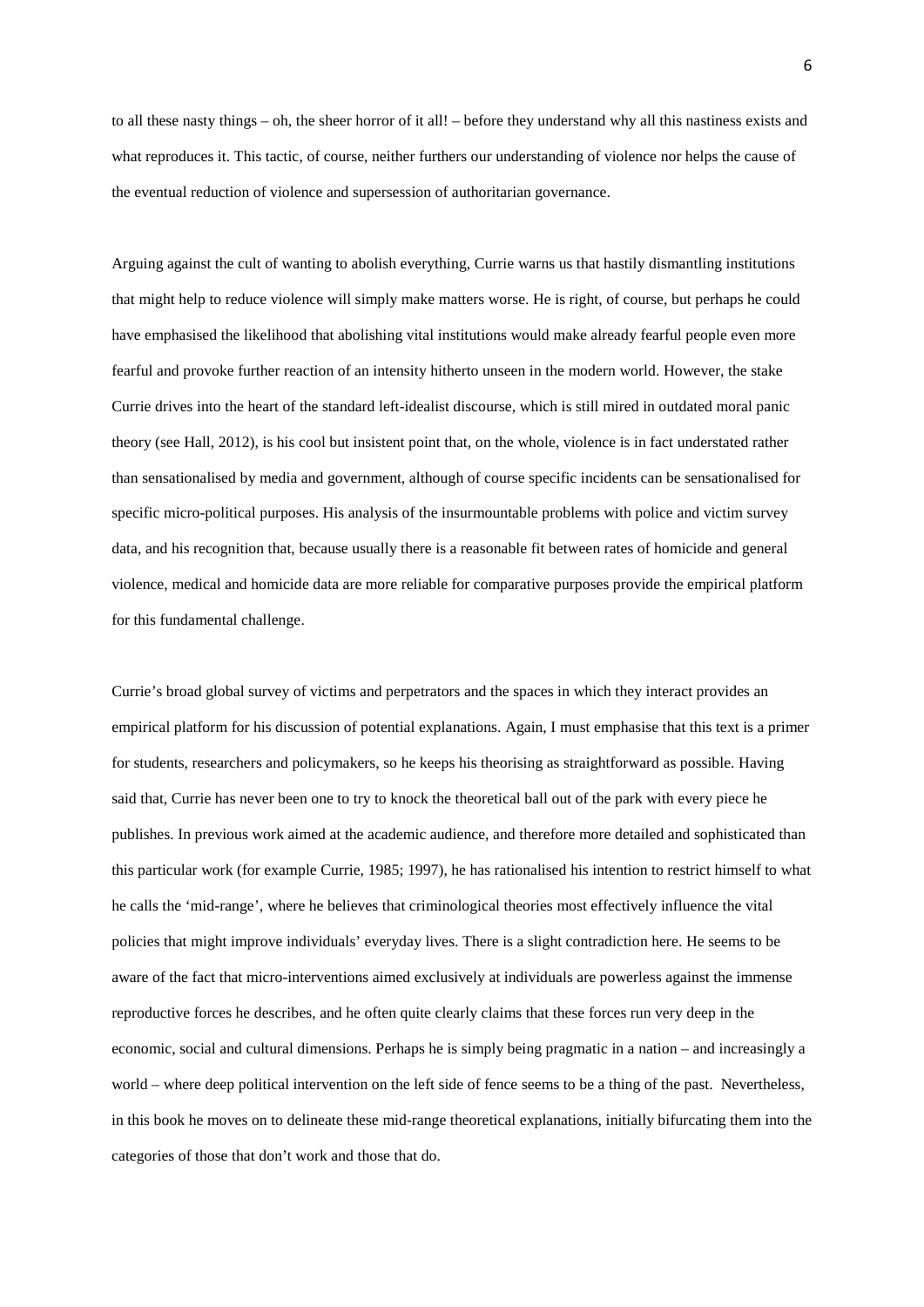In the first category he locates explanations based on evolution and genetics, simply because there is no evidence of genetic patterns in the data on violence. The empirical links between race and violence have nothing to do with either genetic or cultural traits but are wholly dependent on discrimination and the position black people occupy in the social structure, and indeed how they are treated in a society that still demonstrates a significant residue of racism in all aspects of its institutions, relations and everyday interactions. Leniency in criminal justice is also a poor explanation simply because higher rates of violence tends to correlate with the normalisation of cultural and institutional practices of harsh punishment

Diversity also fails as an explanation. Currie reminds us that high rates of crime and violence correlate with disadvantage, discrimination and harsh treatment, not difference. This is especially true where systematic discrimination over time results in the ghettoization of ethnic groups in locales of permanent disadvantage, or what Ian Taylor once called 'permanent recession'. More equal countries, he stresses, cope far better with diversity. Anti-modernist discourses that identify prosperity and modernity as the culprits also fall when faced with the empirical evidence. Although the opposite tends to be the case, Currie warns us that some types of prosperity, specifically those that exist in conjunction with a reasonable measure of equality and stability, work to reduce violence.

Having dismissed faulty explanations he moves on to list explanations that, the evidence would suggest, do actually work to reduce violence. He begins with the important point that criminology ritually over-emphasises the fact that most people don't respond violently to stressful conditions, but rarely gets round to explaining why some do. Currie is far too polite to say that this is the beautiful but timorous beastie of liberal criminology, with its head buried in myths of permanent progress and faulty symbolic interactionist claims of labelling as causative, fearfully refusing to do its job, but I'm not so polite so I'll say it here. The ability of the efficiently socialised majority to resist pressures doesn't mean that the pressures are not 'real' in the sense that they cause deleterious effects on the social fabric, and, for the most vulnerable, the most (understandably) cynical and the most impulsive alike, on the individual psyche. Currie, like the critical realists and the new ultra-realists (see Hall and Winlow, 2015), conceptualises the neoliberal system as a set of gridlocked constraints and possibilities with a supporting mass-mediated ideology that operate in reality and shape human feelings, interpretations and actions in the real world. Thankfully, he does not fall into the idealist trap by way of conceptualising the system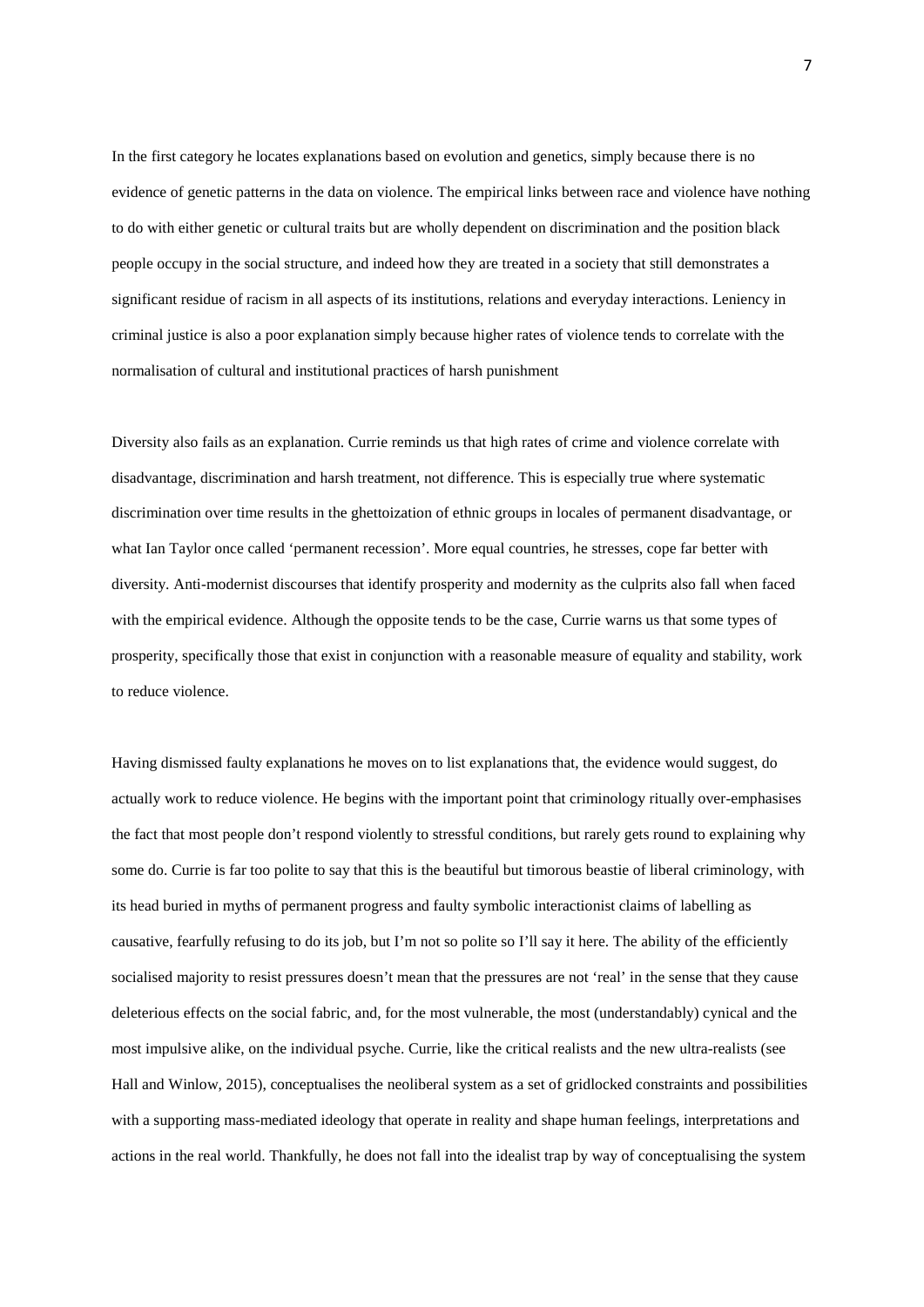as a concept. Policies can help to change the probabilistic conditions laid down by the system, and, as such, they are far more effective than focusing on individuals. For instance, as I have argued myself (Hall and McLean, 2009), the homicide rate plummeted in the USA in 1937 as Roosevelt's second-wave New Deal, which of course was packed to the gunnels with Currie's mid-range policy interventions, gave ordinary people hope for the future, restored their faith in politics and paved the way to help them out of criminal markets into education and work. Personally, I would like to see interventions deeper than those Currie advocates, but I am the first to admit that, relatively speaking, mid-range interventions work better and produce broader and more durable effects than those targeted exclusively at individuals.

Currie's condensed and very clearly argued work reminds us that inequality occupies prime position on the list of contextual explanations. He cites the example of Brazil as the most extreme – in the country's poor areas, being a victim of murder is 100 times more likely than the national average. Near-absolute poverty and minimal opportunities can make crime a rational option. Even in less extreme cases, relative poverty can be causative when combined with consumer culture's valuation of the social symbolism carried by what should be everyday functional products. Children exposed to the practical value of crime and, in the absence of the purpose and selfesteem provided by productive work, the status of criminals can often use violence as a means of social climbing, economic acquisition or protection – violence has never been anything less than multi-functional. This search for alternative sources of income, status and respect in the world of criminal markets and violence simply exacerbates the anger, alienation, disaffection and disaffiliation already felt by those cast out into marginal work and born in decaying communities. It has to be said that Currie doesn't speculate on the problems we have in store for us as unemployment and under-employment become normalised across the globe in an increasingly automated and virtualised mode of production, but their gravity is implied by what he reveals about the present.

If such parlous socioeconomic situations are to prevail in the immediate future, strong social supports are essential. Currie points out that countries with effective and generous social services have lower levels of violence and homicide, therefore this must be added to the list of basic explanations. His claim that welfare helps to sustain a sense of social cohesion, attenuate social antagonism and promote the notion that at least somebody cares is debatable – indeed many find welfare dependency humiliating and hopeless, especially in the current mass-mediated cultural climate – but the evidence does suggest that it must somehow have a positive effect, even if that is simply the prevention of the descent into absolute poverty.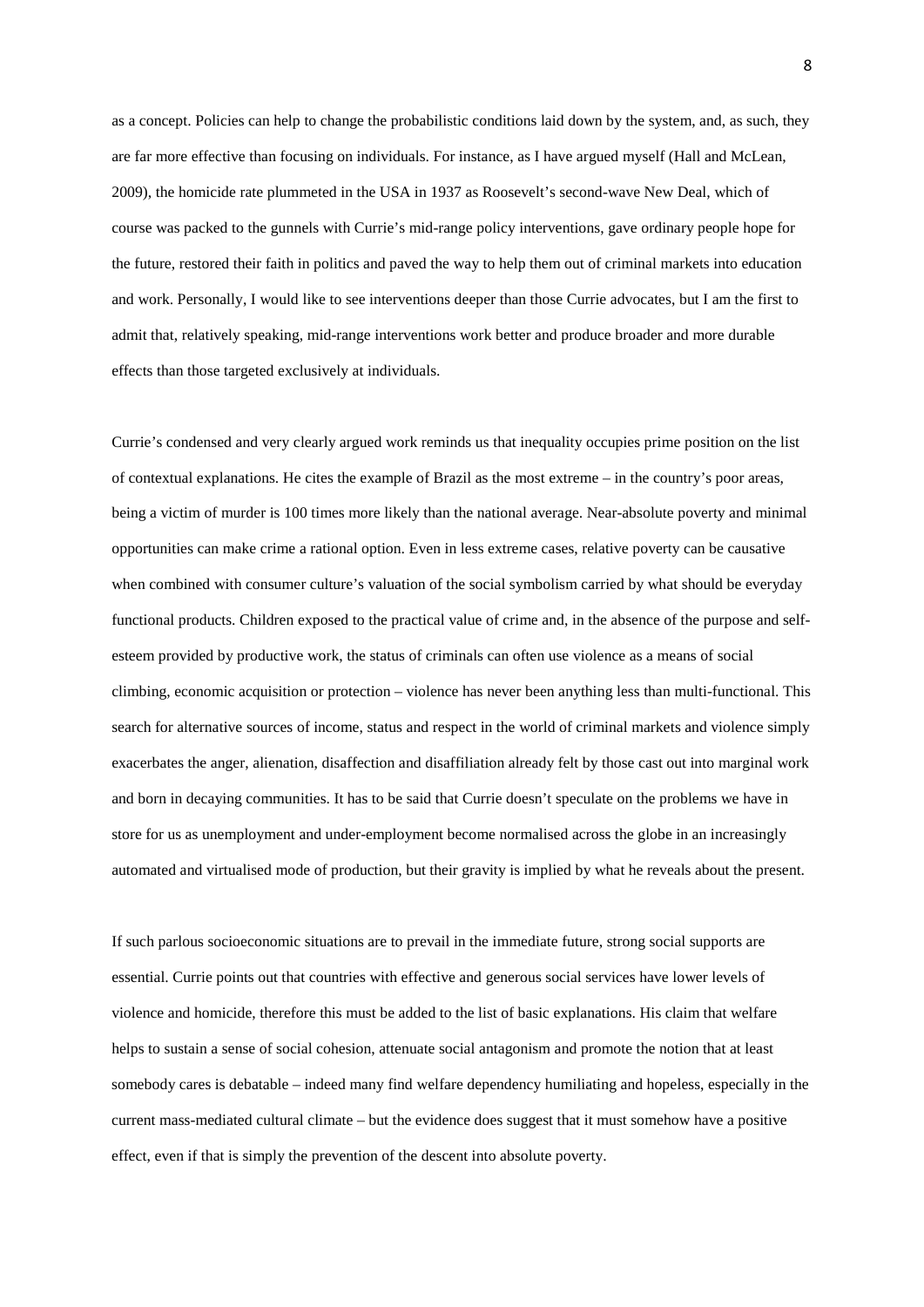In economically marginal locales what Currie calls 'strained' families are more common, characterised by failure to socialise and higher rates of child abuse, and shot through with the debilitating and criminogenic sentiments of hopelessness, depression and anger. Countries with better support for families, Currie reveals, return notably lower rates of violence. The structure of the family is far less important than quality of relationships, and because public support counters poverty and disruption and maintains some of this quality, it can have undeniably positive effects. The problems experienced by families are compounded by cultural issues. A culture of harsh control, physical punishment, non-negotiable sexual entitlement and anti-educational values also breeds violence. Those who argue that criminality and violence are simply responses to structural oppression or 'adolescent kicks' are missing out on a complex suite of reproductive forces operating on the ground.

The harsh punishment regime that is so deleterious in the family can be extended to the broader institutional culture. Harsh and ineffective criminal justice systems backfire because they aggravate crime by promoting further marginal work and exclusion and hardening already resentful attitudes. Criminal gangs run oppressive inside some prisons and drugs circulate freely, further reproducing a criminogenic culture. The prisons acts as a harsh and ineffective substitute for underfunded and failing social services, including vital mental health services. Currie's final explanation is easy access to firearms. US citizens own almost a third of the world's firearms. He admits that some countries with high gun ownership display relatively low murder rates, but, in a competitive individualistic economy and an unequal society, guns provide a 'lethalizing' appendage to an aggressive culture and convert too many everyday altercations into fatalities.

In his concluding remarks Currie envisions two possible futures. The first is a possible future of care, security, justice, hope for the future, respect, and stable communities and (no matter what their relational constitution) families. The second is a violent future in which societies are insecure, unequal, harsh, punitive, negligent, individualistic and uncaring. In this future violence can be reduced only by increased securitisation and incarceration, creating a vortex of violence and repression. This is a future of heavy drinking, gun toting and illegal drug markets proliferating in an economy constantly disrupted by neoliberal restructuring and marketization, which of course will continue to exacerbate these problems. 'Othering' violence as it is concentrated in specific regions and locales will simply increase social division, suspicion and hostility, forcing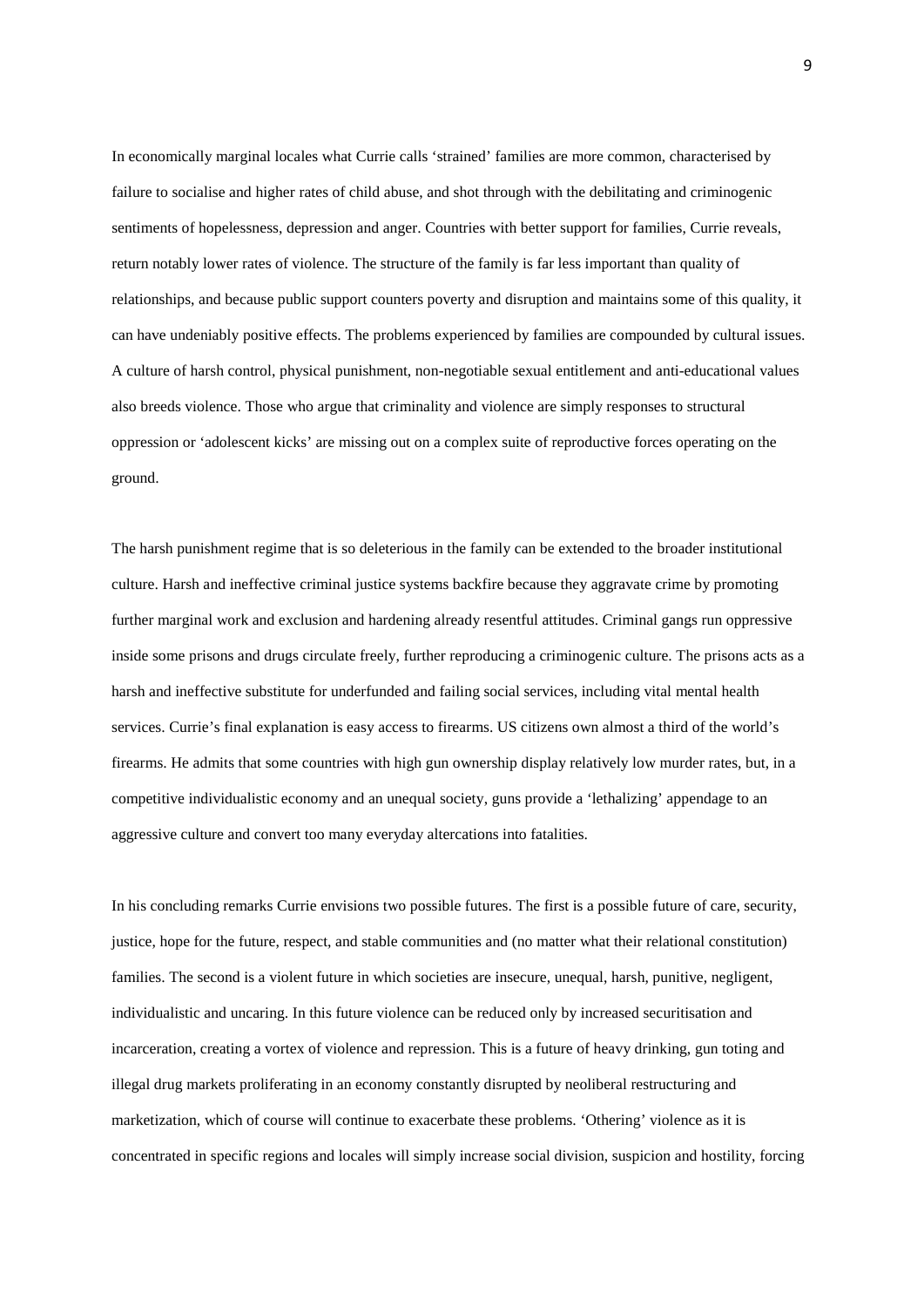the wealthy into gated communities, safe spaces whilst the rest, in a dystopian *Elysium* scenario, compete brutally for marginal work and criminal opportunities.

As I have said, this short book is not a *magnum opus* but a primer written in a pithy, no-nonsense and clear style. It is ideally pitched for students and lay readers for students, and an excellent choice for a keynote series. Of course it has its shortcomings, as all short books will inevitably have, but it is nevertheless comprehensive and suggests paths for further study. It is also a brave little book – Currie is not afraid to use the term 'pathology' without scapegoating specific individuals or social groups, and not afraid to suggest that liberalcapitalist systems are not wholly progressive but in many important dimensions destructive and regressive. Indeed he poses the grim possibility of regression, of going backwards rather than learning the lessons of our own past, which is now being borne out as nationalism once again rears its head across the western world as a solution to neoliberalism's relentless disruption of people's lives (see also Winlow and Hall, 2013). To me, Currie's primer condenses a vast amount of data and theory and shouts out to criminology that it must return to the project of understanding reality, a position I have been advocating for a good while too. The neoliberalcapitalist system is not just a theoretical concept or a language-game but a process of restraints and demands that do not mechanically determine but in some places heavily influence action and its very real consequences. Currie has for a long time been at the forefront of promoting this sort of non-conservative realist agenda, which of course threatens the established positions in the social constructionist and idealist paradigm. This important little book constructs a user-friendly platform on which any reader can give the realist project serious consideration.

## **References**

Bosworth, M. (2016) *Theoretical Criminology, 4-Volume Set*. London: Routledge.

Currie, E. (1974) 'Beyond Criminology: A Review of *The New Criminology* by Ian Taylor, Paul Walton, and Jock Young', *Issues in Criminology,* 9(1): 133–42

Currie**,** E. (1985) *Confronting Crime: An American Challenge.* New York: Pantheon

Currie, E. (1997) 'Market, crime and community: Toward a mid-range theory of post-industrial violence', *Theoretical Criminology*, 1(2): 147–72

Ellis, A. (2016) *Men, Masculinities and Violence: An Ethnographic Study*. London: Routledge

Hall, S. (2012) *Theorizing Crime and Deviance: A New Perspective*. London: Sage

Hall, S. (2014) 'The Socioeconomic Function of Evil', in Ray. L. and Kilby, J. (eds.) *Sociological Review Monograph*: *Violence and Society: Towards a New Sociology*. Chichester: Wiley, 13-31